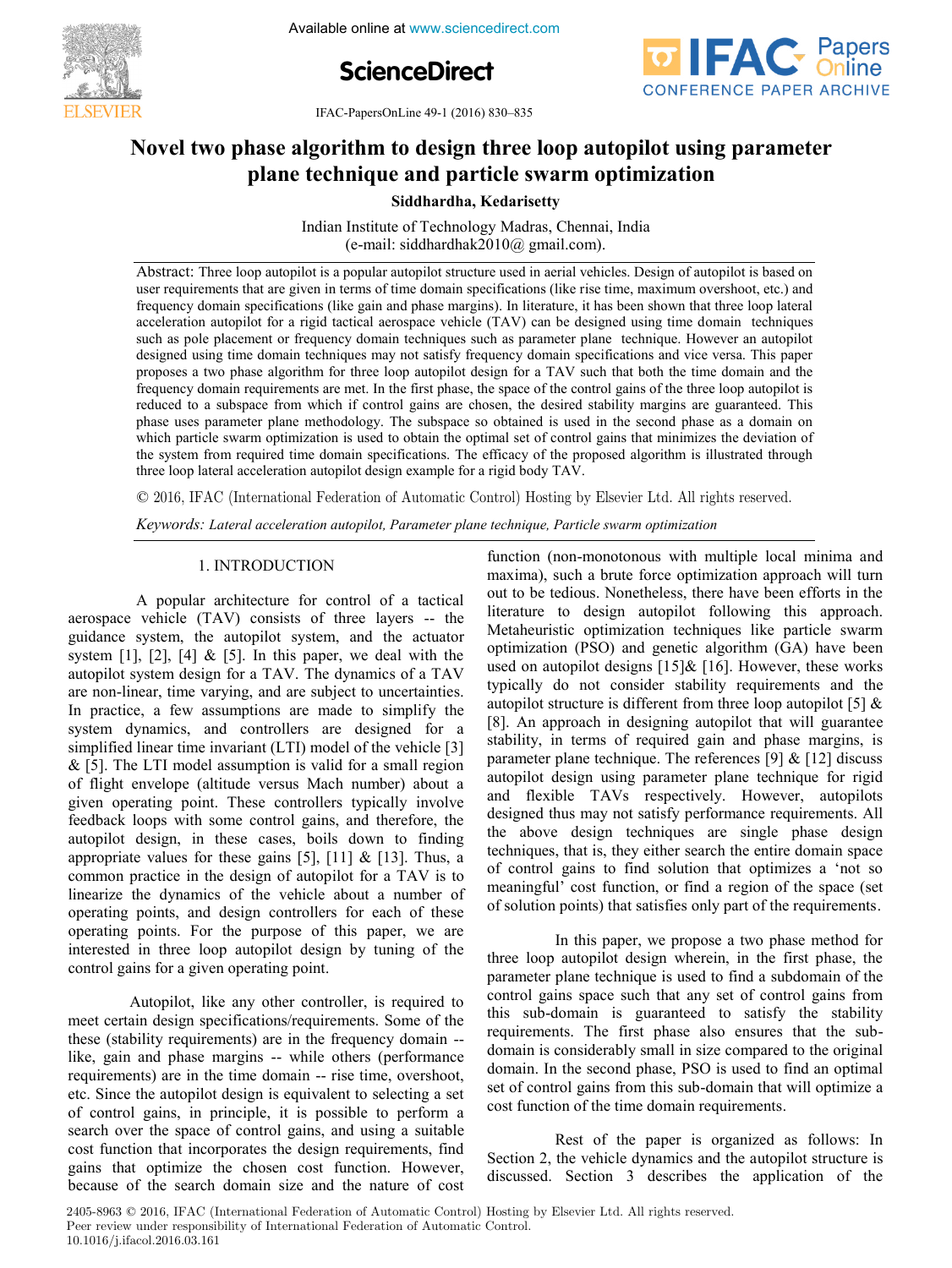parameter plane technique to TAV autopilot design. Bounds for PSO are obtained in section 4. The use of PSO to meet time domain specifications is discussed in Section 5. Simulation results and their discussion are provided in Section 6 followed by conclusions.

## 2. VEHICLE DYNAMICS

In this paper, we consider a skid to turn, tailcontrolled TAV. Therefore, we restrict ourselves to the dynamics of TAV in the plane of turn where the angular rate (q) and the lateral acceleration  $(a_7)$  form the states. The transfer function that relates angular rate to the tail deflection (δ) is given as [8]

$$
G_q(s) = \frac{q(s)}{\delta(s)} = \frac{K_3(1 + T_\alpha s)}{\frac{s^2}{\omega_d^2} + \frac{2\varepsilon_d}{\omega_d} s + 1} \tag{1}
$$

and the transfer function between lateral acceleration and tail deflection is [8]

$$
G_Z(s) = \frac{a_Z(s)}{\delta(s)} = \frac{K_1(1 + A_{11}s + A_{12}s^2)}{\frac{s^2}{\omega_d^2} + \frac{2\varepsilon_d}{\omega_d}s + 1}
$$
 (2)

The constants in these transfer functions depend on the airframe. The values of these constants used for the simulations presented in this paper is provided in Table 1. These values are taken from [8]

| $\omega_d$ $\varepsilon_d$ | $K_{1}$ | $K_{2}$ | $T_{\alpha}$ | $A_{11}$ | $A_{12}$ |
|----------------------------|---------|---------|--------------|----------|----------|
|                            |         |         |              |          |          |

Table 1 Values of constants used in transfer function



Figure 1 Generalized three loop latax autopilot block diagram

Simple but effective autopilot architecture has a 3 loop structure as shown in Figure 1 where the angular rate and lateral acceleration are fed back [5]. Such a 3-loop autopilot architecture is widely used in literature as well as in practice [8]. As seen in the figure, the autopilot commands are executed by an actuator which is assumed to have a second order dynamics as follows.

$$
G_a(s) = \frac{\omega_a^2}{(s^2 + 2\xi_a \omega_a s + \omega_a^2)}
$$
(3)

The rate gyro are also assumed to have a second order dynamics as shown in 4

$$
G_r(s) = \frac{\omega_r^2}{(s^2 + 2\xi_r \omega_r s + \omega_r^2)}
$$
(4)

The values of constants in the above equations, as used for producing simulation results presented in this paper, are given in Table 2.

| $\xi_a$ | $\omega_a$ | $\xi_r$ | $\omega_r$ |
|---------|------------|---------|------------|
| 0.7     | 250        | 0.65    | 500        |

Table 2 Damping and natural frequency values of actuator and rate gyro

Note from Figure 1 that the autopilot has controller gains -- acceleration loop gain  $(k_a)$ , intermediate loop gain  $(k<sub>i</sub>)$ , and rate loop gain  $(k<sub>r</sub>)$ . The design of autopilot is equivalent to choosing these gains so as to attain the desired stability and performance requirements.

Now, we will discuss the selection of these control gains using the parameter plane technique so as to ensure desired stability margins.

#### 3. PARAMETER PLANE TECHNIQUE

In the first phase of the autopilot design approach that we propose, we find the set of triplets  $(k_a, k_i, k_r)$  that satisfy the desired stability requirements. The stability requirements are usually specified in form of gain and phase margins that the inner, intermediate, and the outer loops of the autopilot (refer Figure 1) should possess [8]. We propose a solution to this problem using the parameter plane technique. In the literature, parameter plane technique has been used for the design and analysis of control systems in general [9], and autopilots for TAVs in particular [12]  $\&$ [13]. For systems with two parameters, the technique gives a way to partition the parameter space into stable (desirable) and unstable (undesirable) regions.

The parameter space for a 3-loop autopilot is 3 dimensional -- one dimension for each of the parameters (control gains)  $k_a$ ,  $k_i$ , and  $k_r$ . However, the parameter plane technique in its original form can be applied only to a 2D parameter space [9]. Therefore, we eliminate one of the parameters,  $k_r$ , by fixing it as follows: The value of  $k_r$  is chosen such that the inner loop bandwidth is approximately 1/3rd of the actuator bandwidth [5] & [12]. Thus  $k_r$  is fixed as

$$
k_r = \binom{1}{3} \left( \frac{Bandwidth(G_a)}{Bandwidth(G_aG_qG_r)} \right) = 0.2903 \tag{5}
$$

Having fixed  $k_r$ , we are left with a 2D parameter plane  $k_a$ - $k_i$ , and our interest is in finding a region of this plane from which if we pick controller gains, the resultant autopilot will satisfy the stability requirements. The open loop transfer functions for the inner, intermediate, and the outer loops can be easily obtained from the autopilot structure shown in Figure 1. For example, the open loop transfer function of the inner loop is

$$
G(j\omega) = \frac{N(j\omega)}{D(j\omega)} = Be^{j\varphi} \tag{6}
$$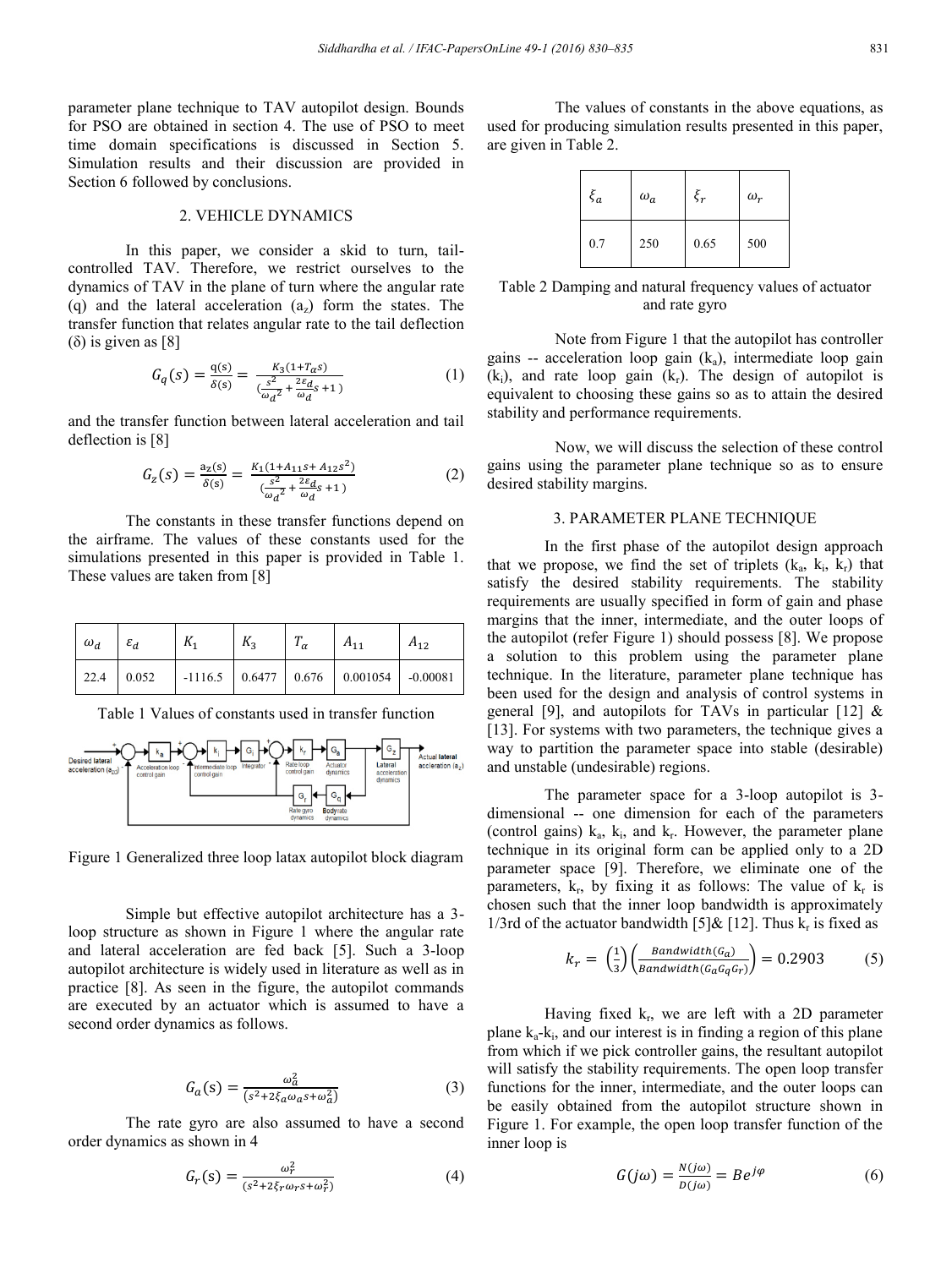Where B and  $\varphi$  are amplitude or gain of the system and phase lag of the system respectively. Let A be the gain margin of the system and  $\theta$  be the phase margin of the system then

$$
G(j\omega) = \frac{N(j\omega)}{D(j\omega)} = -\frac{1}{A}e^{j\theta} \tag{7}
$$

$$
D(j\omega) + Ae^{-j\theta}N(j\omega) = 0
$$
 (8)

$$
M(j\omega) = D(j\omega) + Ae^{-j\theta}N(j\omega)
$$
 (9)

Where,  $M(i\omega)$  is known as gain-phase margin tester function  $[12] & [13]$ .

The equation (9) is equivalent to two equations i.e. real part and the imaginary part. Since the gain-phase margin tester function is also a function of  $k_a$  and  $k_i$  (apart from  $\omega$ ), for a given value of  $\omega$ , equation (9) provides a solution  $(k_a, k_i)$ . For different values of  $\omega$ , the set of solutions  $(k_a, k_i)$ obtained will form a curve in the  $k_a - k_i$  space that partitions the parameter space into two [12]. Thus, for given values of A and  $\theta$ , the equation  $M(j\omega) = 0$  partitions the controller gain space into a region where the required gain and phase margins (A and  $\theta$ ) are satisfied and a region where they are not [13].

Step1: Fix the value of inner loop gain  $(k_3)$  such that the inner loop bandwidth is approximately  $1/\hat{3}^{rd'}$  the bandwidth of actuator. Also choose various values of A and  $\theta$  for desired phase and gain margins.

Step 2. Calculate all the three loops open loop transfer functions  $G_{v1}$ ,  $G_{v2}$ ,  $G_{v3}$  and disintegrate  $G_a$ ,  $G_i$ ,  $G_q$ ,  $G_z$ , and  $G_r$ into their corresponding numerators and denominators as shown below.

$$
G_{y1} = \frac{N_{y1}(j\omega)}{D_{y1}(j\omega)} = \frac{k_a k_i G_i(s) k_r G_a(s) G_z(s)}{1 + k_r G_a(s) G_r(s) G_q(s) + k_r G_a(s) G_q(s) G_r(s) k_i G_i(s)}
$$
(10)

$$
G_{y2} = \frac{N_{y2}(j\omega)}{D_{y2}(j\omega)} = \frac{k_a k_i G_i(s) k_r G_a(s) G_z(s) + k_r G_a(s) G_q(s) G_r(s) k_i G_i(s)}{1 + k_r G_a(s) G_r(s) G_q(s)}
$$
(11)

$$
G_{y3} = \frac{N_{y3}(j\omega)}{D_{y3}(j\omega)} = k_a k_i G_i(s) k_r G_a(s) G_z(s) +
$$
  

$$
k_r G_a(s) G_q(s) G_r(s) k_i G_i(s) + k_r G_a(s) G_r(s) G_q(s) \quad (12)
$$

The values of in  $N_i$  (jω),  $D_i$  (jω),  $N_a$  (jω),  $D_a$  (jω),  $N_r$  (jω),  $D_r$ (jω),  $N_q$  (jω),  $D_q$  (jω),  $N_z$  (jω),  $D_z$  (jω) for various frequencies are calculated in MATLAB.

Step 3. Calculate margin tester function for open loop transfer functions using (9) choosing  $k_a$  (outer loop control gain) and  $k_i$  (middle loop control gain) as unknowns. For example outer loop open loop margin tester function is given in equation (13)

$$
D_i(j\omega)D_a(j\omega)D_z(j\omega)D_q(j\omega)D_r(j\omega) + k_r N_a(j\omega)N_r(j\omega)N_q(j\omega)D_i(j\omega)D_z(j\omega) + k_r N_a(j\omega)N_q(j\omega)N_r(j\omega)k_iN_i(j\omega)D_z(j\omega) + Ae^{-j\theta}k_\alpha k_i k_r N_i(j\omega)N_a(j\omega)N_z(j\omega)D_q(j\omega)D_r(j\omega) = 0
$$

(13)

In the equation (13)  $k_a$  and  $k_i$  are unknowns. Thus writing it in a simplified format we obtain

$$
P_o k_i + Q_o k_a k_i + R_o = 0 \tag{14}
$$

Where,

$$
P_o = k_r N_a (j\omega) N_q (j\omega) N_r (j\omega) N_i (j\omega) D_z (j\omega) \quad (15)
$$

$$
Q_{o} = Ae^{-j\theta}k_{r}N_{i}(j\omega)N_{a}(j\omega)N_{z}(j\omega)D_{q}(j\omega)D_{r}(j\omega)
$$
 (16)

$$
R_o = D_i(j\omega)D_a(j\omega)D_z(j\omega)D_q(j\omega)D_r(j\omega) +
$$
  

$$
k_r N_a(j\omega)N_r(j\omega)N_q(j\omega)D_i(j\omega)D_z(j\omega)
$$
 (17)

Separating real and imaginary parts yields two equations with two unknowns.

Step 4. Solving the two equations we obtain  $k_a$  and  $k_i$  for different values of  $\omega$ . Thus plotting  $k_a$  vs  $k_i$  we obtain a curve on the parameter plane for desired stability margins.

Step 5. Steps 2 to 4 are repeated for middle and inner most loop to obtain region of control gains which satisfy desired stability margins.



## Figure 2 Parameter plane for three loop autopilot with rigid body dynamics

For the simulations presented in this paper, the desired gain and phase margins of all the loops are chosen as 6 dB and 40 degrees. The plot of how gain and phase margin requirements of the inner, intermediate, and the outer loops partition the controller gain space is given in Figure 2. Intersection of all the favourable partitions gives a region (shown as shaded in Figure 2) from where if a set of controller gains  $(k_a, k_i)$  are chosen, the resultant 3-loop autopilot is guaranteed to meet all the stability requirements.

This completes phase one of our autopilot design algorithm. In phase two, a set of controller gains is chosen from the feasible region of the controller gain space obtained in phase one such that a cost function that penalizes the deviations from desired time domain specifications is minimized. This is explained in next section.

#### 4. BOUNDS FOR PARTICLE SWARM OPTIMIZATION

The performance requirements of a controller is usually specified in time domain in the form of requirements on the step response characteristics like rise time, overshoot, and settling time  $[10]\& [15]$ . As seen from equation (2), TAV is a non-minimum phase system and therefore will also have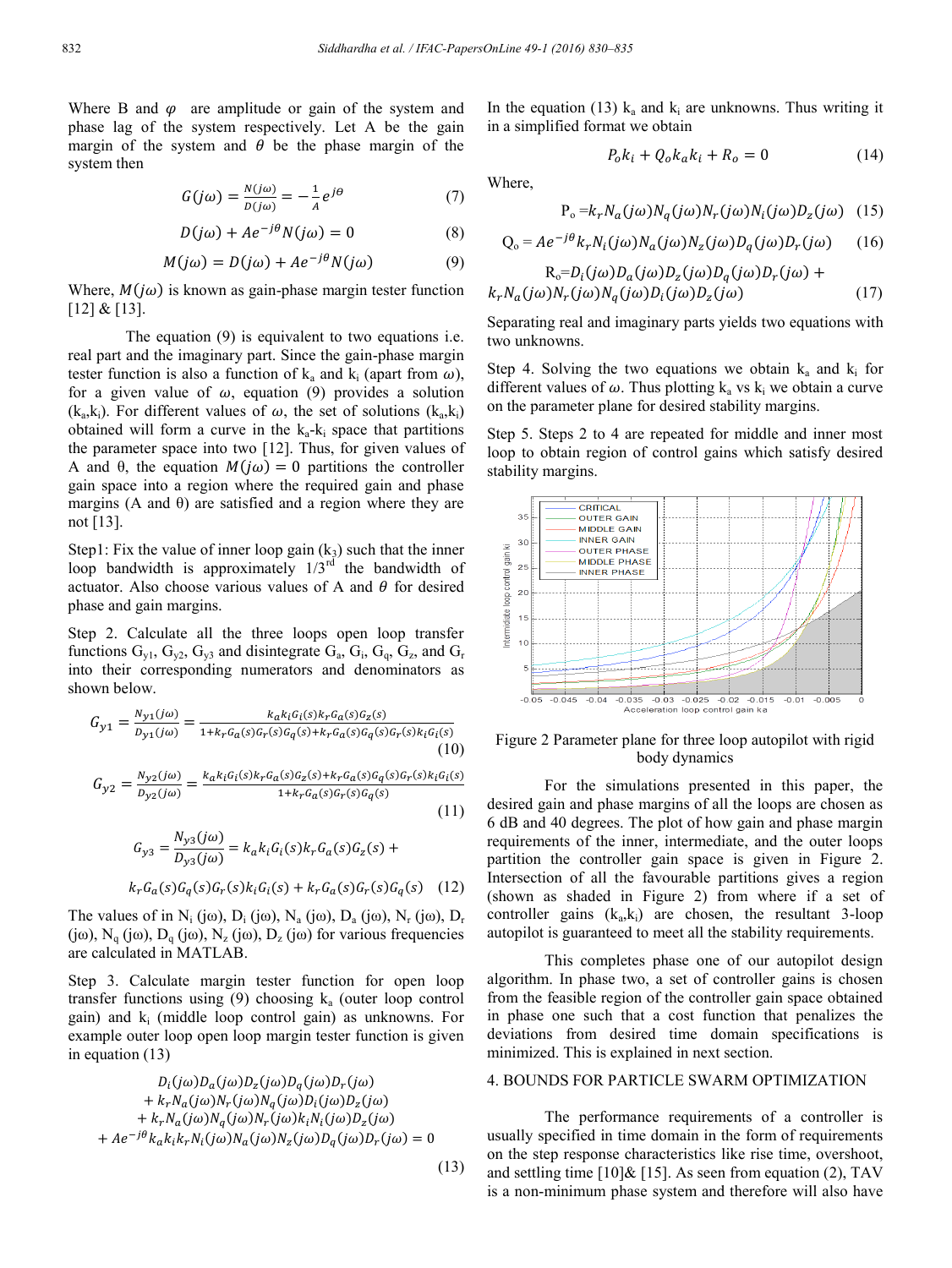an undershoot as part of the step response. Given the desired time domain behaviour, a cost function that penalizes the deviation from desired response can be formulated as

$$
Cst = w_1(us - usd)^2 + w_2(os - osd)^2 + w_3(ts - tsd)^2 + w_4(rs - rsd)^2
$$
\n(18)

Where,

 usd,us are desired and actual undershoots respectively. osd, os are desired and actual overshoots respectively. tsd, ts are desired and actual settling times respectively. rsd are desired and actual rise times respectively.  $w_1$ ,  $w_2$ ,  $w_3$ ,  $w_4$  are weights.

The  $k_a$  and  $k_i$  values that minimize the cost function (18) will give an optimal autopilot which will have a performance that is close to the requirement. Thus, the second phase of the proposed autopilot design involves searching the controller gain space for an optimal pair  $(k_a, k_i)$ that will minimize the cost function (18). As this cost function is a multi modal function, we resort to numerical optimization for minimization. Although in phase I, we have eliminated a part of the search space, the resultant search domain is still unbounded. Such a search domain is not amenable for a numerical optimization technique. Reasonable bounds on the search domain can be given as follows.

$$
k_{al} \le k_a \le k_{au}
$$
  

$$
k_{il} \le k_i \le k_{iu}
$$

The lower bound for  $k_i$  and the upper bound for  $k_a$ are zeros. A lower bound for  $k_a$  can be obtained from the fact that outer loop should be three times faster than the intermediate loop and the intermediate loop must be three times faster than the inner loop. Thus, the lower bound for  $k_a$ is given as

$$
k_{al} = \left(\frac{1}{27}\right) \left(\frac{Bandwidth(G_a)}{Bandwidth(G_z)}\right) \tag{19}
$$

For the system that we are considering, this value turns out to be

$$
k_{au} = 0, k_{il} = 0 \text{ and } k_{al} \approx -0.02
$$

The upper bound for  $k_i$  is obtained from the computations performed in phase I. As can be seen from Figure 2, the upper bound on  $k_i$  can be given as a function of ka. This information can be stored as a look up table or through a curve fitting.

$$
k_{iu}(k_a) = \min(c(k_a), g_1(k_a), g_2(k_a), g_3(k_a), p_1(k_a), p_2(k_a), p_3(k_a))
$$

Where,  $c(k_a)$  is critical stability margin curve,  $g_1(k_a)$ ,  $g_2(k_a)$ ,  $g_3(k_a)$  are outer loop, intermediate loop and inner loop gain margin curves respectively. Similarly  $p_1(k_a)$ ,  $p_2(k_a)$ ,  $p_3(k_a)$  are outer loop, intermediate loop and inner loop phase margin curves respectively.

For the computations performed in this paper, we used an 8th degree polynomial to represent the boundary of the feasible region which also gives the upper bound for k\_i as a function of k\_a.

$$
k_{iu}(k_a) = 0.0222z^8 - 0.0357z^7 - 0.576z^6 - 0.329z^5 + 2.26z^4 + 0.873z^3 - 3.318z^2 + 5.0694z + 14.861
$$
 (20)  
Where, 
$$
z = \frac{(k_a + 0.0069892)}{0.0048916}
$$



Figure 3 Seach region for PSO

Finally the bounds are

$$
-0.02 \le k_a \le 0
$$
  

$$
0 \le k_i \le k_{iu}(k_a)
$$

Now that there is a cost function that is to be minimized over a bounded domain, we can use some numerical optimization technique. Since the cost function in (18) is not 'smooth', any gradient based optimization technique cannot be used to find the optimal controller. Therefore, we propose to use the metaheuristic optimization technique called Particle Swarm Optimization (PSO) [6] & [7].

## 5. PARTICLE SWARM OPTIMIZATION

PSO involves an iterative process. It starts with a set of particles (solution candidates) scattered in the search domain. Each particle has a cost associated with it which is equal to the value of the cost function evaluated at that point in the search domain where the particle is. The PSO algorithm used in this paper is modified PSO [7]. PSO algorithm:

1) Initialization: Choose ten coordinates within the calculated bounds as shown in the figure 5. Where  $i \in [1, 10]$ 

2) Cost calculation: Calculate the cost at every point of (ka, ki) pair cost  $n(i)$  using the cost function (18). The weights chosen are  $wl = 1$ ,  $w2 = 1$ ,  $w3 = 10$ ,  $w4 = 10$ .

3) Calculation of minima: Find the global minimum point (gmin  $k_a$ , gmin  $k_i$ ) in the present iteration and local minima (lmin  $k_a(i)$ , lmin  $k_i(i)$ ) for all the particles in all the previous iterations.

4) Velocity: Velocity of every particle based in the global and local minimum for every particle is given by

$$
V_{ka}(i) = wt1 * V_{ka}(i) + c_1 * rand(0,1) * (lmin_k a(i) – k_a(i)) + c_2 * rand(0,1) * (gmin_k a – k_a(i))
$$
\n(21)  
\n
$$
V_{ki}(i) = wt1 * V_{ki}(i) + c_1 * rand(0,1) * (lmin_k a(i) – k_i(i)) + c_2 * rand(0,1) * (gmin_k a – k_i(i))
$$
\n(22)

5) Gain updation:

$$
k_a(i) = V_{ka}(i) + k_a(i)
$$
 (23)

$$
k_i(i) = V_{ki}(i) + k_i(i)
$$
 (24)

6) Cost updation: The cost values now will be updated as the previous iteration cost values by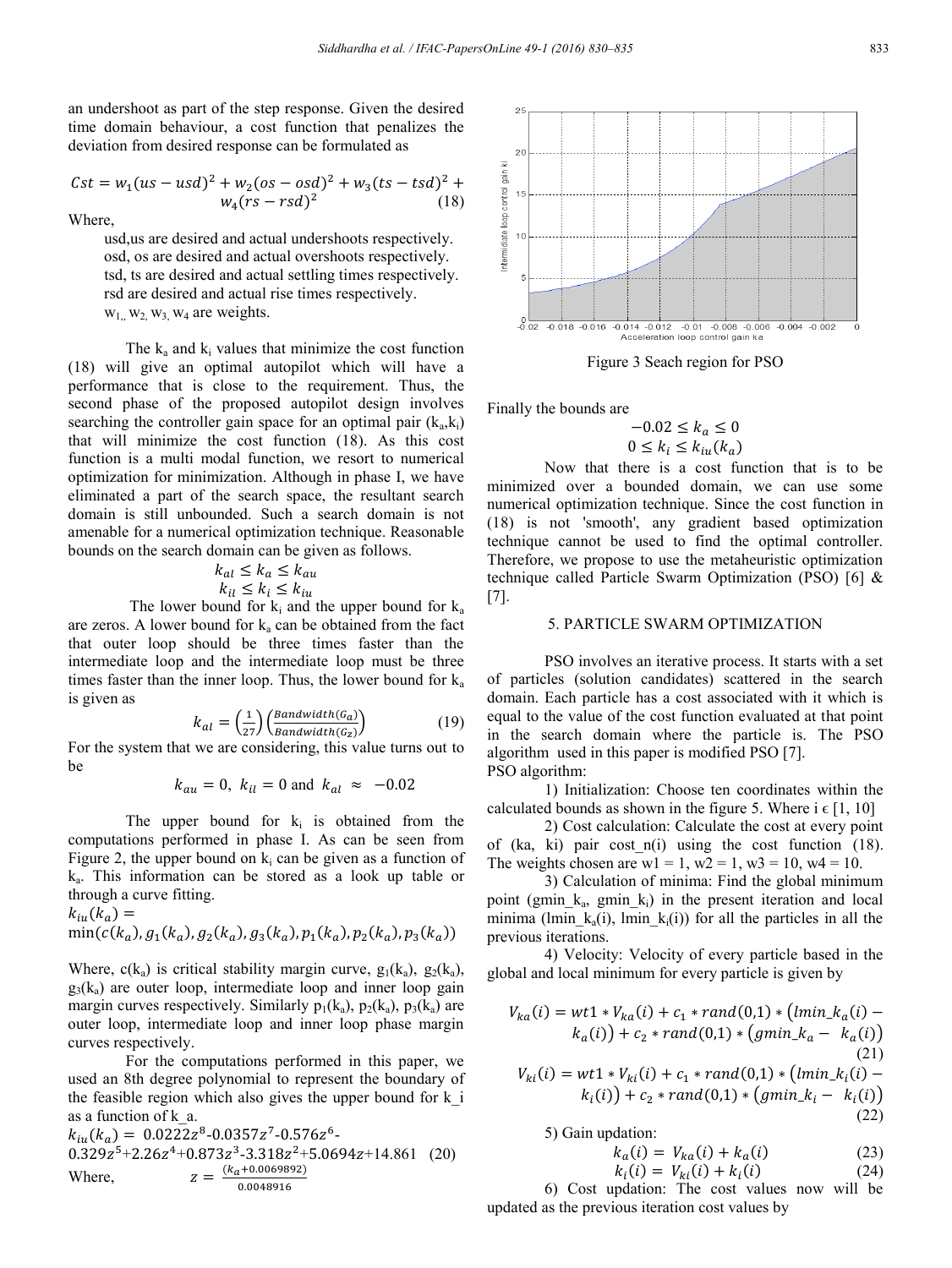

Figure 4 Initial positions of the particles in the search region

This process will iterate till the convergence is achieved. From figure 6 we can see that the convergence is achieved in less than 50 iterations (as the original search region  $k_a$  -  $k_i$  is reduced because of parameter plane analysis).



Figure 5 Convergence of PSO

To keep the computational requirements low, we employ only a few particles. Therefore, there is a tendency, as was observed during the simulations we conducted, for the particles to converge to a local minimum rather than a global one. One way to overcome this is by increasing the number of particles at the expense of computational cost. The other workaround, as adopted for simulation studies in this paper, will be to re-run the PSO algorithm by randomly placing of the particles once the convergence is achieved. In the end we consider the minimum cost achieved after every PSO iteration and consider it to be the optimal most result PSO could achieve. Such process is done five times which gives us a higher probability of achieving global minimum. The plot of cost vs. iterations after PSO iterations is shown in figure 7.

| S.No           | PSO iteration | Cost   | (Ka, Ki)             |
|----------------|---------------|--------|----------------------|
|                |               | 6.2154 | $(-0.0066, 6.2768)$  |
| $\overline{c}$ |               | 0.0560 | $(-0.0060, 8.6182)$  |
| 3              |               | 4.2209 | $(-0.0037, 13.6723)$ |
| 4              |               | 0.0560 | $(-0.0060, 8.6130)$  |



Table 3 Cost and control gains after each scatter iteration



Figure 6 Convergence for each PSO iteration

The table 3 shows us the cost of the point to which PSO converges every time.

#### 6. RESULTS

In this section, we will present the simulations results. The time domain specifications in terms of desired maximum percentage overshot, maximum percentage undershoot, rise and settling times are shown in table 4.

| Overshoot                          | Undershoot | Rise time  | Settling time     |
|------------------------------------|------------|------------|-------------------|
| $^{\mathbf{\mathsf{p}}\mathsf{0}}$ | Ω0.        | $0.15$ sec | $0.3 \text{ sec}$ |

Table 4 Time domain specifications

The optimal  $(k_a, k_i)$  pair obtained from the PSO algorithm is

| $-0.0060$ |
|-----------|
| 8.6182    |

Table 5 Optimal control gains obtained from PSO

The actual stability and performance characteristics of the system with the designed autopilot are given in Tables 6 and 7. The step response and bode plots of the TAV system augmented with the designed autopilot are shown in Figure 8 and Figure 9 respectively. From the figure and tables, it can be seen that all the frequency and time domain specifications are satisfied.

| Overshoot | Undershoot | Rise time            | Settling time        |
|-----------|------------|----------------------|----------------------|
| 1.9946%   | 9.9984%    | $0.1449 \text{ sec}$ | $0.2492 \text{ sec}$ |

Table 6 Time domain characteristics of latax autopilot using optimal control gains

| Loop   | Gain   | Phase  | Gain      | Phase     |
|--------|--------|--------|-----------|-----------|
|        | margin | margin | crossover | crossover |
|        | (dB)   | deg)   | (rad/sec) | (rad/sec) |
| Inner  | 9.48   | 49.8   | 34        | 164       |
| Middle | 12.8   | 61.3   | 16        | 61.4      |
| Outer  | 132    | 70.3   | 7.5       | 377       |

Table 7 Stability margins and crossover frequencies of all three loops of latax autopilot